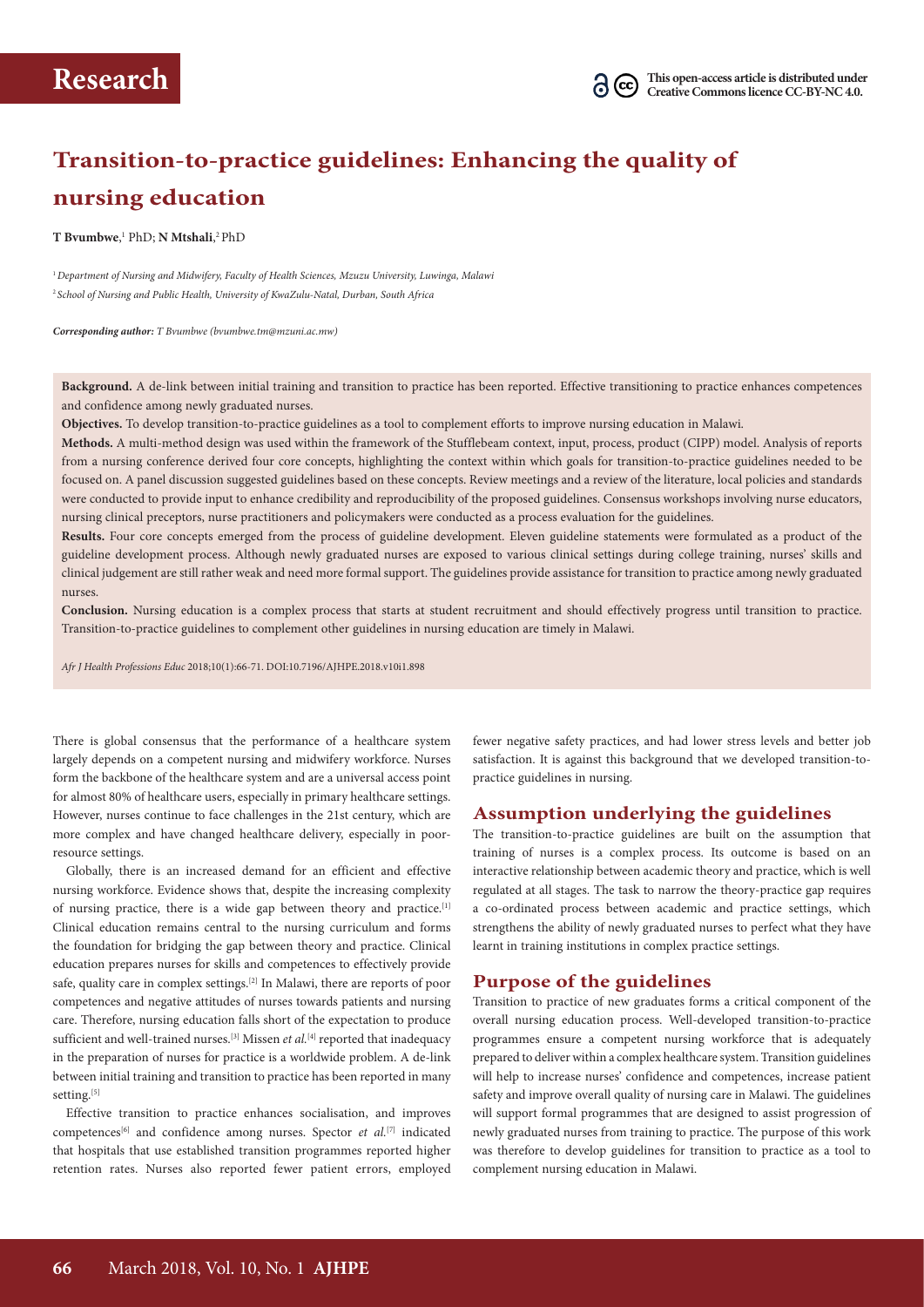# **Guidelines stakeholders**

The training of nurses is a complex process that starts at recruitment into a nursing programme and progresses to continued professional development throughout their working life. This complex process overlaps with various environments and various stakeholders. The latter are individuals who take a participatory role in the training of nurses and include the student, nurse educator, regulatory body and healthcare institution.

#### **Nursing educator**

Nurse educators align nursing curricula to the practising needs of the nursing students. The nurse educator imparts knowledge to nursing students, who use it to perfect their practising skills and competences.

#### **Regulatory body**

The regulatory body stipulates various scopes of practice and expected competency levels that a newly graduated nurse should achieve to be certified as safe and competent to practise. This body regulates nurse education and practice, and both have to be aligned in the preparation of the new nurse.

#### **Healthcare institution**

Healthcare institutions have a unique culture in which the new graduate has to adapt to ensure efficiency and effectiveness in delivery of quality services. The nurse manager's task is to ensure that new graduates increase their performance to achieve health goals for healthcare users.

#### **Newly graduated nurses**

A newly graduated nurse is a key stakeholder at the centre of an interactional relationship among healthcare institution, regulatory body and nurse educator.

### **Guidelines development process**

A multi-method design was used for the development of the transition-to-practice guidelines (Fig. 1). Initially, reports from a national nursing education research conference in 2015 were analysed using thematic analysis to propose core concepts. Table 1 summarises research reports that were presented during the conference. Four core concepts were derived from analysis of the reports. On the last day of the conference, 8 nursing experts were invited



 *Fig. 1. Process of guidelines development for transition to practice. (NEPI = Nursing Education Partnership Initiative.)*

to a panel discussion based on their specific expertise in nursing education and clinical practice to discuss the reports. Table 2 presents demographic characteristics of participants during the expert discussion. The discussion was open and guided by two questions followed by probes: 'What is your comment about the quality of nursing education in Malawi based on the research reports presented during the conference?' and 'What recommendations would you give to improve nursing education?'. Context evaluation by means of the panel discussion determined goals that would be addressed by the transition-to-practice guidelines. Context evaluation described the current state of the nursing education gap.

A Nursing Education Partnership Initiative (NEPI) project gathered members of the NEPI

technical working group (*n*=4), nurse educators (*n*=12), nursing managers (*n*=8) and nursing clinical preceptors (*n*=8) from teaching hospitals to review strategies being implemented to improve nursing education in Malawi in view of the outcome of the expert discussion. The panel of experts and those at the review meetings discussed the core concepts derived from the nursing education conference. Key points were summarised and draft transition-to-practice guidelines in nursing education were formulated.

The draft guidelines then guided a review of local policies and nursing education standards. A review of the literature and a descriptive exploratory study were conducted to contribute towards an input evaluation to enhance credibility and reproducibility of the proposed guidelines. The guidelines were then discussed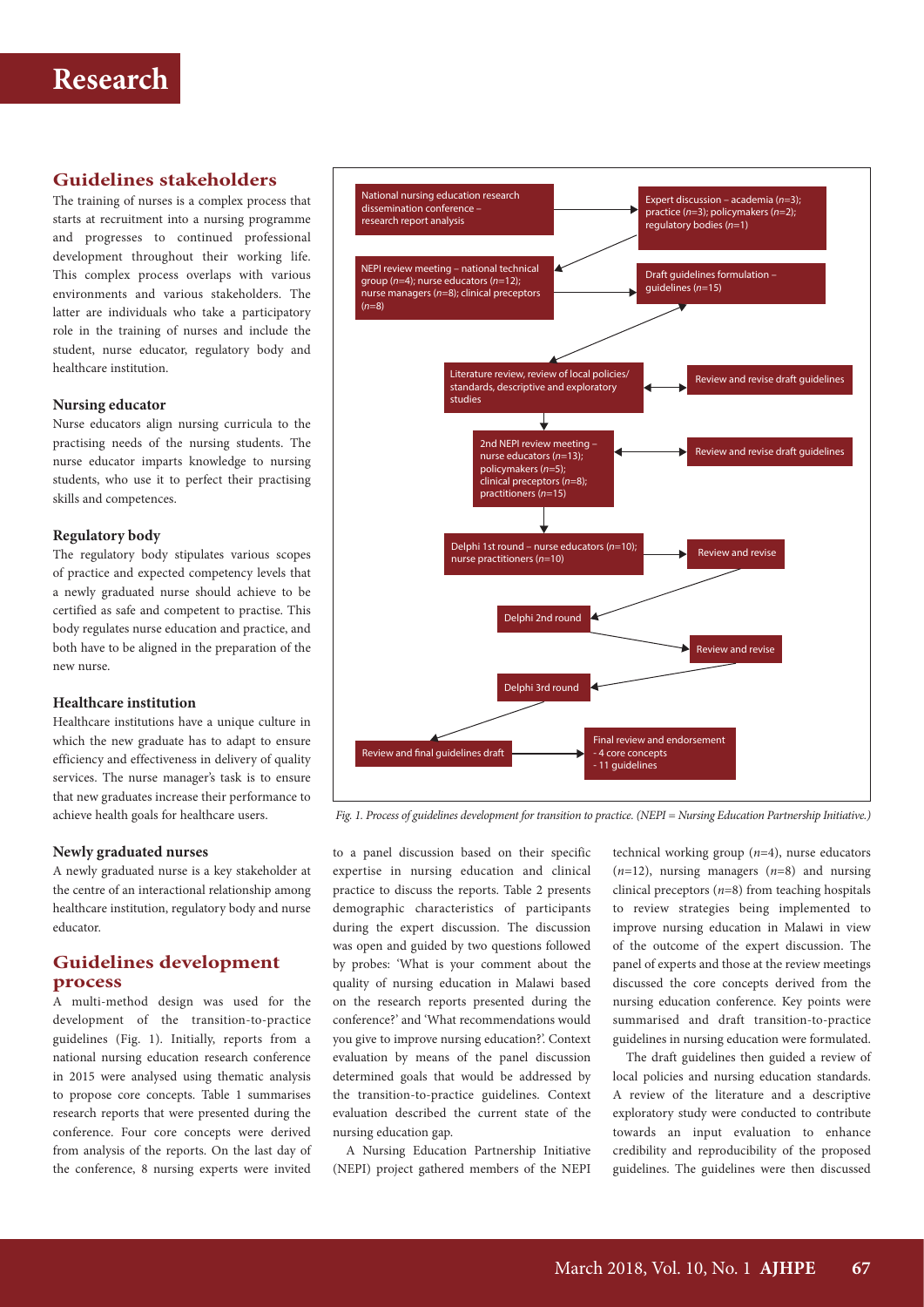# **Research**

| Table 1. Summary of research reports for the nursing education research conference |                                                                                                                     |                                                                                                                                                   |  |  |  |  |  |
|------------------------------------------------------------------------------------|---------------------------------------------------------------------------------------------------------------------|---------------------------------------------------------------------------------------------------------------------------------------------------|--|--|--|--|--|
| Core concepts                                                                      | Research report                                                                                                     | <b>Key findings</b>                                                                                                                               |  |  |  |  |  |
| Academic clinical                                                                  | Where is the grade coming from? Problems and challenges                                                             | Evaluation of students' clinical performance is a vital component of                                                                              |  |  |  |  |  |
| collaboration                                                                      | in evaluating the clinical performance of nursing students                                                          | nursing education; it should be conducted in a manner that effectively                                                                            |  |  |  |  |  |
|                                                                                    |                                                                                                                     | determines students' clinical proficiency. Students become preoccupied                                                                            |  |  |  |  |  |
|                                                                                    |                                                                                                                     | with building relationships with clinical nurses to obtain good grades                                                                            |  |  |  |  |  |
|                                                                                    | Registered nurses' experiences with the clinical teaching                                                           | Clinical teaching and learning inadequately prepares students for practice                                                                        |  |  |  |  |  |
|                                                                                    | environment in Malawi                                                                                               | owing to challenges of inadequate faculty support, poor clinical learning                                                                         |  |  |  |  |  |
|                                                                                    |                                                                                                                     | environment, poor competence among nurses and unsupportive working                                                                                |  |  |  |  |  |
|                                                                                    |                                                                                                                     | conditions                                                                                                                                        |  |  |  |  |  |
|                                                                                    | Can research improve nursing and midwifery education in                                                             | Evidence-based practice requires that both nurse educators and nurse                                                                              |  |  |  |  |  |
|                                                                                    | Malawi? (Keynote address)                                                                                           | practitioners engage in collaborative research. Research builds on                                                                                |  |  |  |  |  |
|                                                                                    |                                                                                                                     | knowledge for nurses                                                                                                                              |  |  |  |  |  |
| Evidenced-                                                                         | Patient-centred care in nursing and midwifery education                                                             | Quality of nursing care improves when care is based on objective                                                                                  |  |  |  |  |  |
| based practice                                                                     |                                                                                                                     | assessment of patients' needs. Nursing education emphasises evidence-                                                                             |  |  |  |  |  |
| strengthening                                                                      |                                                                                                                     | based provision of nursing care                                                                                                                   |  |  |  |  |  |
|                                                                                    | Strategies for the implementation of clinical practice                                                              | Practice guidelines strengthen provision of quality care to the patient in                                                                        |  |  |  |  |  |
|                                                                                    | guidelines in intensive care: a systematic review                                                                   | the intensive care unit                                                                                                                           |  |  |  |  |  |
| Theory-practice                                                                    | Involvement of registered nurses in clinical teaching of                                                            | Registered nurses possess adequate experience regarding practice. Their                                                                           |  |  |  |  |  |
| gap reduction                                                                      | nursing students in central hospitals in Malawi                                                                     | involvement increases changes for narrowing a theory-practice gap that                                                                            |  |  |  |  |  |
|                                                                                    |                                                                                                                     | exists owing to lack of integration between what students learn in class                                                                          |  |  |  |  |  |
|                                                                                    |                                                                                                                     | and what happens in practice settings                                                                                                             |  |  |  |  |  |
|                                                                                    | Assessing quality of the clinical learning environment for                                                          | The nature of the clinical learning environment has a direct impact on                                                                            |  |  |  |  |  |
|                                                                                    | nursing and midwifery students in northern Malawi                                                                   | the achievements of the clinical learning outcomes. However, the clinical                                                                         |  |  |  |  |  |
|                                                                                    |                                                                                                                     | learning environment is characterised by a lack of resources, poor faculty                                                                        |  |  |  |  |  |
|                                                                                    |                                                                                                                     | support, and a lack of collaboration between academia and practice in                                                                             |  |  |  |  |  |
|                                                                                    |                                                                                                                     | training students                                                                                                                                 |  |  |  |  |  |
|                                                                                    | Clinical teaching in clinical situations                                                                            | Students learn better in clinical situations that provide adequate support                                                                        |  |  |  |  |  |
|                                                                                    |                                                                                                                     | from clinical personnel                                                                                                                           |  |  |  |  |  |
|                                                                                    | An investigation of stressors among Malawian nursing and                                                            | Clinical learning is stressful for students owing to the nature of the clinical                                                                   |  |  |  |  |  |
|                                                                                    | midwifery students                                                                                                  | learning environment, especially for newer students. With time, students                                                                          |  |  |  |  |  |
|                                                                                    |                                                                                                                     | adapt to the challenges of the clinical environment                                                                                               |  |  |  |  |  |
| Innovations in                                                                     | Enhancing students' moral competence in practice:                                                                   | A less authoritarian learning climate may enhance critical reflection and                                                                         |  |  |  |  |  |
| nursing training                                                                   | challenges experienced by Malawian nurse teachers                                                                   | discussion between students, teachers and nurses. Students develop moral                                                                          |  |  |  |  |  |
|                                                                                    |                                                                                                                     | competence when they are given an opportunity to reflect                                                                                          |  |  |  |  |  |
|                                                                                    | Exploring knowledge and perceptions of tutors of the use                                                            | Nurse educators need capacity building in teaching approaches to                                                                                  |  |  |  |  |  |
|                                                                                    | of a problem-based learning approach in Christian Health                                                            | promote achievement of learning outcomes among students                                                                                           |  |  |  |  |  |
|                                                                                    | Association of Malawi nursing colleges                                                                              |                                                                                                                                                   |  |  |  |  |  |
|                                                                                    | Factors affecting clinical performance of nursing and<br>midwifery technician students at three nursing colleges in | Students' clinical performance is affected by a poor clinical learning<br>environment. Nurses' attitude towards students, availability of faculty |  |  |  |  |  |
|                                                                                    | southern Malawi                                                                                                     | support during clinical practice and lack of resources are important                                                                              |  |  |  |  |  |
|                                                                                    |                                                                                                                     | aspects of a clinical learning environment                                                                                                        |  |  |  |  |  |
|                                                                                    | Teaching and learning methodology in nurse/midwife                                                                  | Use of various methods in teaching enhances acquisition of knowledge                                                                              |  |  |  |  |  |
|                                                                                    | education                                                                                                           | and skills by nurses. Clinical mentorship increases the chance for students                                                                       |  |  |  |  |  |
|                                                                                    |                                                                                                                     | to learn during practice                                                                                                                          |  |  |  |  |  |
|                                                                                    | Knowledge and attitudes of nursing and midwifery learners                                                           | Adequate orientation of students towards teaching approaches increases                                                                            |  |  |  |  |  |
|                                                                                    | and educators towards self-directed learning in Malawi                                                              | their positive attitude towards these approaches                                                                                                  |  |  |  |  |  |

and reviewed in a consensus workshop. Nurse educators (*n*=13), nursing clinical preceptors (*n*=8), nurse practitioners (*n*=15) and policymakers (*n*=5) participated in the workshop to provide information that can be used to guide the implementation of the guidelines, procedures and activities, as well as being a means to identify successes and failures.

Consensus procedure followed the reviews and involved three rounds of Delphi stages. First, Delphi involved nurse educators (*n*=10) and nurse

practitioners (*n*=10) to explore their opinions on the guidelines. Results from the first round of the discussion informed a questionnaire for the last two Delphi stages. The researcher (TB) reviewed and produced a final draft of the guidelines, which was presented to an education committee for approval as the final product of the guideline-development process. Table 3 presents final transition-to-practice guidelines that were developed by means of the abovementioned process.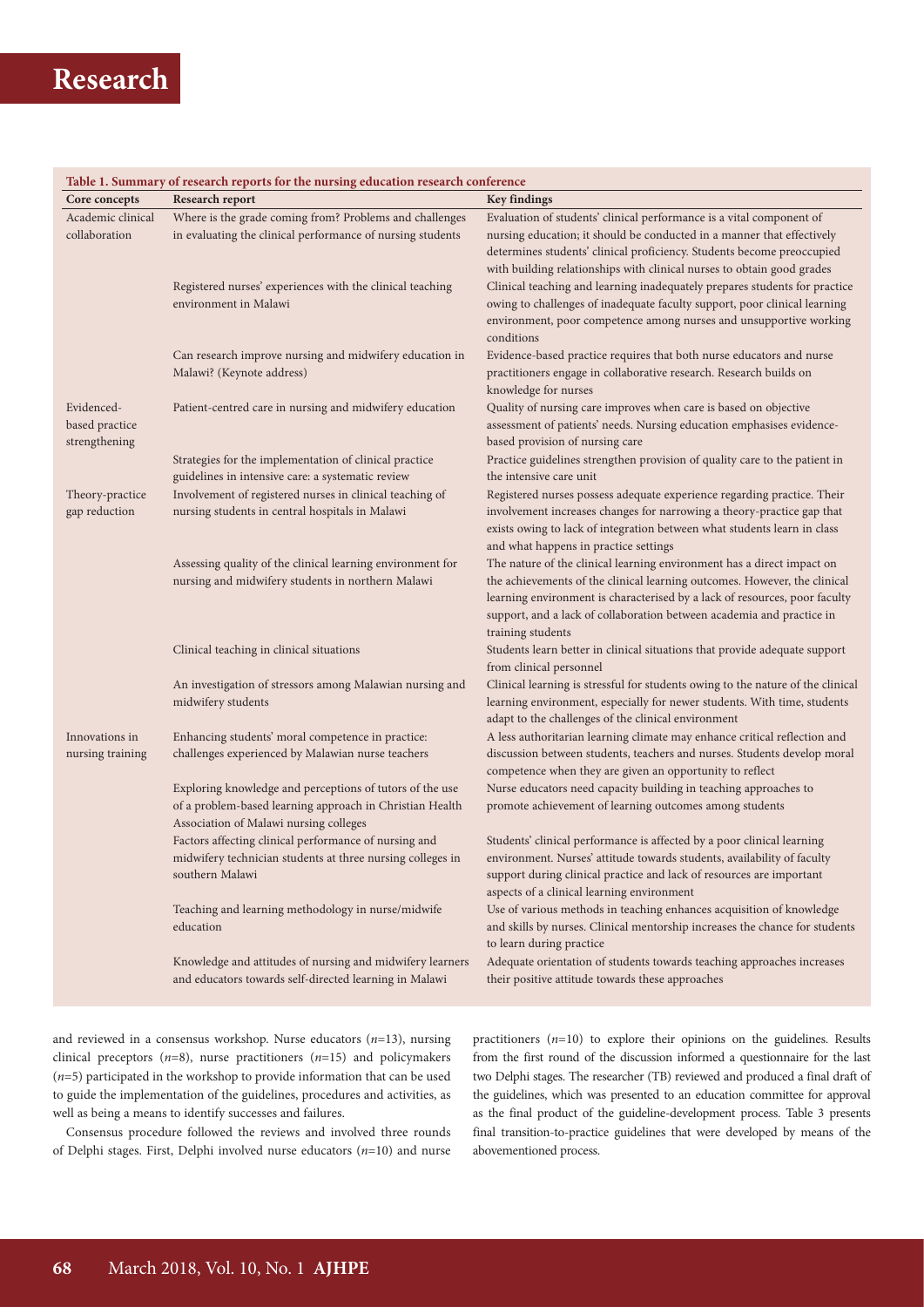#### **Table 2. Characteristics of panel discussion experts**

| Characteristics          | Nurse educators | Nurse practitioners | Policymakers   | <b>Regulatory bodies</b> |  |
|--------------------------|-----------------|---------------------|----------------|--------------------------|--|
| Gender                   |                 |                     |                |                          |  |
| Male                     |                 |                     |                |                          |  |
| Female                   | $\overline{2}$  | 3                   | $\overline{2}$ |                          |  |
| Age, years               |                 |                     |                |                          |  |
| $\leq 30$                |                 |                     | $\overline{a}$ |                          |  |
| $31 - 40$                |                 | 2                   |                |                          |  |
| ${\geq}41$               | $\overline{2}$  |                     | 2              |                          |  |
| Education qualification  |                 |                     |                |                          |  |
| Bachelor                 |                 |                     |                |                          |  |
| Master                   | $\overline{3}$  | $\overline{2}$      | $\overline{2}$ |                          |  |
| PhD                      |                 |                     | $\overline{a}$ |                          |  |
| Length of service, years |                 |                     |                |                          |  |
| $\leq 5$                 |                 |                     |                |                          |  |
| $6 - 15$                 |                 |                     |                |                          |  |
| $\geq$ 16                | $\overline{2}$  | 3                   | 2              |                          |  |
| Publications, $n$        |                 |                     |                |                          |  |
| $\mathbf{0}$             |                 |                     |                |                          |  |
| $\leq$ 2                 |                 | $\overline{2}$      |                |                          |  |
| $\geq$ 3                 | $\overline{2}$  |                     | 1              |                          |  |

#### **Table 3. Guidelines for transition to practice in nursing education**

#### **Core concept 1: Academic clinical collaboration**

Transition-to-practice programmes should show evidence of collaboration between training and practice institutions

Transition-to-practice programmes should be implemented in liaison between co-ordinators of the transition programme from both training and practice institutions

#### **Core concept 2: Evidence-based practice strengthening**

Academic and practice settings should mutually engage to develop innovative ways to support transition of newly graduated nurses Newly graduated nurses should undergo a formal performance appraisal by responsible mentors from the hosting practice institution and nurses' training or linked college

#### **Core concept 3: Theory-practice gap reduction**

A formal transition-to-practice programme that meets the expected learning outcomes of new graduates should be approved by the Nurses and Midwives Council of Malawi

All students entering the transition-to-practice programme should show evidence of fulfilling minimum requirements for completion of the nursing training programme

Transition to practice should be done at health institutions that meet the minimum set standards for clinical training placement Newly graduated nurses should be engaged within the first 6 months after graduation, as this is considered a critical period that needs transition support for nurses to consolidate what they learnt while in college

#### **Core concept 4: Innovation in nursing training approaches**

All registered nurses should be trained as clinical preceptors to support clinical mentorship of newly graduated nurses

Transition to practice should be done under supervision of a trained preceptor

Transition to practice is considered as a period for orientation, preceptorship and specific professional development that allows personal and professional growth

### **Guidelines development process: Outcome and discussion**

The national nursing education research conference comprised 18 research reports and 1 keynote speech. Before the conference, abstracts were independently assessed for inclusion by a Norwegian Church Aid conference committee. Four core concepts within the context evaluation of the research reports emerged and included academic and practice collaboration,

evidence-based practice strengthening, theory-practice gap reduction and innovations in the approach to the training of nurses, derived from analysis of the reports. Draft guidelines for transition to practice were developed from these four core concepts.

#### **Core concept 1: Academic and practice collaboration**

The nursing curriculum needs to be aligned to the clinical setting to ensure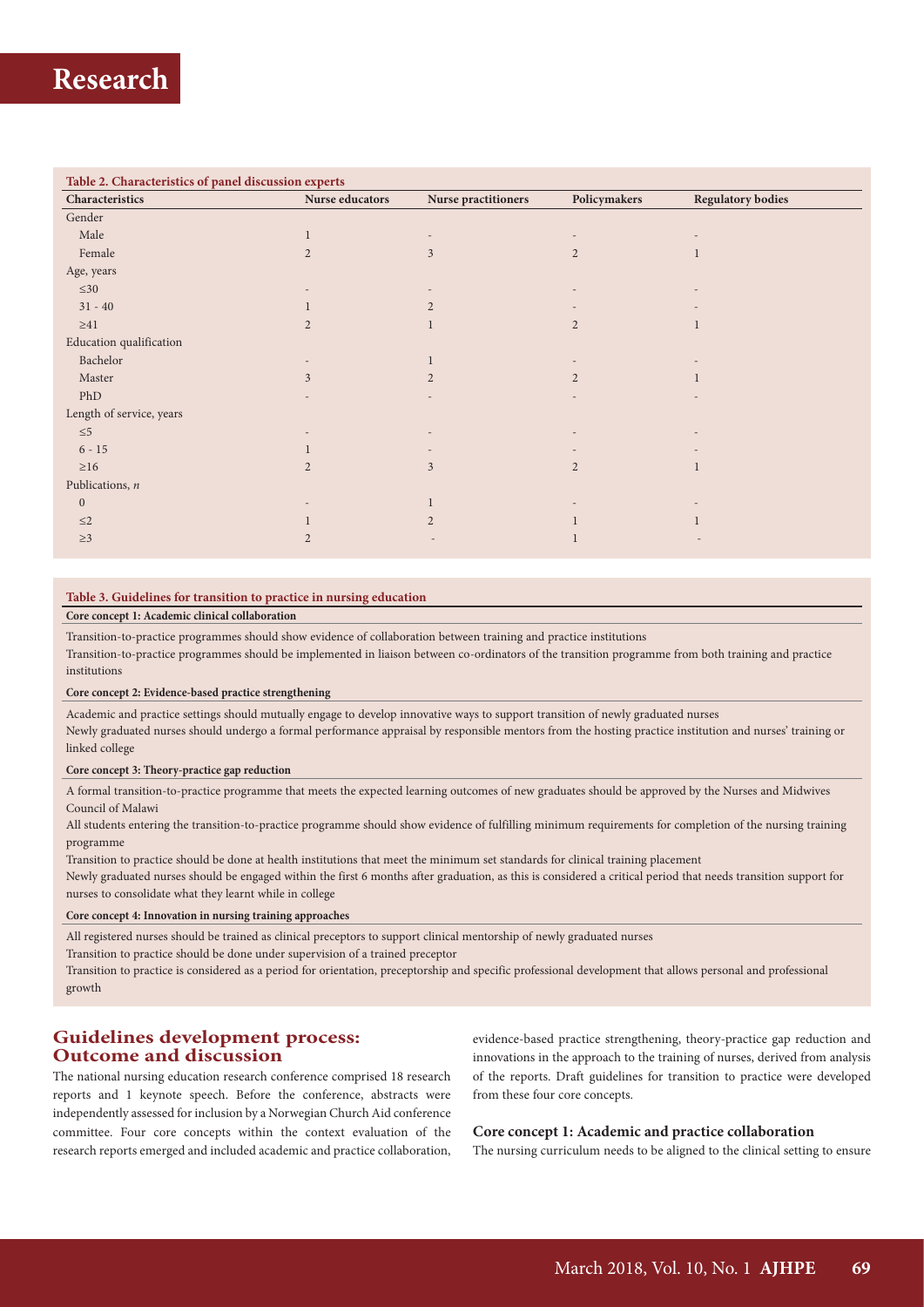# **Research**

that graduates are equipped to face the challenges of a complex and dynamic healthcare delivery system. Greenwood<sup>[8]</sup> argued that the effectiveness of qualified nursing graduates should become the responsibility of both the training institutions and clinical practice. Expert review revealed that preparing a sustainable, competent nursing and midwifery workforce is a shared responsibility between academia and the practice setting. Some participants highlighted the following:

'… a nurse will never be fully produced by training institutions without practice institutions.' (AC, Nurse educator)

'Training for practice requires that those trained should practise within the practice settings that embrace theory and practice integration.' (TL, Nurse regulator)

Academic-practice collaboration is an important mechanism for strengthening nursing education, practice and research. Despite the increasing effort to bridge the theory-practice gap, the lack of formal partnerships between academia and practice leads to disintegrated efforts in the improvement of nursing education in Malawi. Data collected from consensus meetings indicated that the guidelines that were developed put in place measures to ensure that academic and practice settings work collaboratively towards a competent and efficient nursing graduate (Table 1). There is hope for an improved nursing education system in Malawi if nurse educators and practitioners understand and appreciate the academicpractice partnership, its benefits, elements and challenges.

Lack of a transition-practice programme exposes new nurses to the loss of the nursing education support system. During guideline review meetings, participants highlighted the importance of maintaining college support during the transition period. Duchscher<sup>[9]</sup> reported that if new nurses do not have immediate access to previous educators to provide intellectual counsel, emotional support, practice consultation and feedback, feelings of isolation and self-doubt increase. Access to support from peers and colleagues is reported to be an important link for nurses' development. A participant indicated that:

 '… the mentorship programme will expose newly graduated nurses to an environment with appropriate support from experienced nurses.' (GC, Policymaker)

Nurse educators could take a leading role in designing curricula for transition programmes.

#### **Core concept 2: Evidence-based practice strengthening**

Evidence-based nursing promotes the use of contemporaneous recent research findings as the basis for clinical decisions.<sup>[10]</sup> The newly graduated nurse must develop cognitive and emotional knowledge and technical skills and be able to apply this knowledge in practice. This will help nurses to make well-grounded decisions and deliver evidence-based nursing. Findings of this study highlight that new nurses must be able to synthesise evidence-based information with critical thinking skills. Transition-topractice programmes should support an understanding of the importance of quality care and of their role in the continuum of care among new nurses. For quality care provision, newly graduated nurses have to develop the clinical judgement that experienced nurses possess:

 '… the process of transition exposes the newly graduated nurses to practice culture that the newly graduated gets socialised into.' (ET, Nurse educator)

Opinions from consensus discussions showed that newly graduated nurses discover the practical knowledge that is necessary for clinical judgement as they undergo transition programmes. Expert discussion revealed that clinical decisions should be evidence based and that an understanding of the knowledge sources that newly graduated nurses use is important to safeguard quality of care. Voldbjerg *et al.*[11] argued that, during the transition phase, feelings of confidence and ability to use critical thinking and reflection have a great impact on knowledge sources incorporated in clinical decisions.

#### **Core concept 3: Theory-practice gap reduction**

The literature shows a mismatch between nursing theory and practice.<sup>[12]</sup> Differing perspectives exist between nurses in the practice sector and those in the education sector with regard to the practice readiness of new graduates. Wolff *et al.*<sup>[13]</sup> recommended a shift in the discourse around practice readiness, whereby nurses from all sectors should focus on unique, innovative and co-operative solutions to ensure the effective transition of all nursing graduates in the 21st century healthcare system. Wide gaps in theory and practice among new nurses are being reported.<sup>[14]</sup> Consensus discussion pointed out that transition-to-practice programmes help to reduce the gap between what students learn in class and what is expected of them in practice:

'Newly graduated nurses need a period of orientation to real practice. This helps them integrate into practice what they learn during training.' (TN, Nurse practitioner)

#### **Core concept 4: Innovations in the training of nurses**

There was strong argument from the consensus discussions that initial experiences of graduates can shape the development of nurses during their careers. Findings of the study indicated the critical importance of welcoming the new nurse into an inquisitive, supportive environment, where good staff relationships flourished. This is consistent with Spector *et al*.'s<sup>[7]</sup> report, which highlighted that transition-to-practice programmes that included patient-centred care, communication and networking, quality improvement, evidence-based practice, informatics, safety, clinical reasoning, feedback, reflections and specialty knowledge in an area of practice provided better support for newly graduated nurses.

Data from a panel of experts indicated that preceptorship proved to be an essential and possible way to start as a new nurse. There was a general understanding in the consensus meetings that preceptors provide a supportive environment for new nurses to develop their confidence as independent professionals and refine their skills, values and behaviours. Matua *et al.*<sup>[15]</sup> noted that having expert support and learning from best practice give new nurses a foundation for lifelong learning through professional feedback. Studies showed that supportive behaviour and constructive feedback from qualified nurses and involvement of newly graduated nurses in all aspects of decision-making during care provision are important features that assist in developing the new nurse. Newly qualified nurses become well aware of their inexperience. General feedback from the data showed that the guidelines therefore highlight the need for effective preparation of preceptors to fill this important role and help new graduates develop their skills and competences:

 '… registered nurses need to be equipped with knowledge and skills to take newly graduated nurses through a transition process that allows innovation and creativity. (GC, Policymaker)'